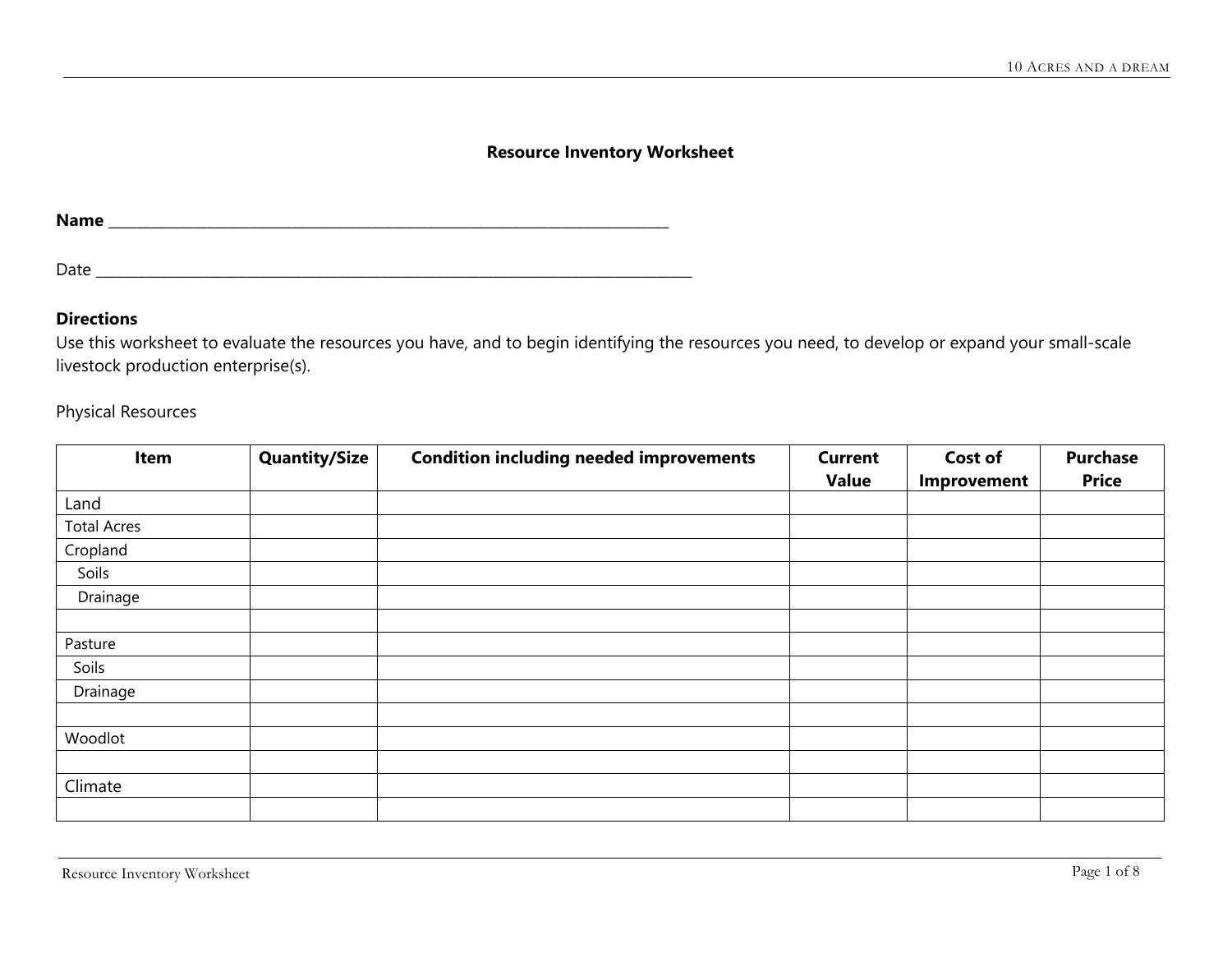| Buildings/Structures<br>Machinery/Equipment<br>Water<br>Other |  |  |  |
|---------------------------------------------------------------|--|--|--|
|                                                               |  |  |  |
|                                                               |  |  |  |
|                                                               |  |  |  |
|                                                               |  |  |  |
|                                                               |  |  |  |
|                                                               |  |  |  |
|                                                               |  |  |  |
|                                                               |  |  |  |
|                                                               |  |  |  |
|                                                               |  |  |  |
|                                                               |  |  |  |
|                                                               |  |  |  |
|                                                               |  |  |  |
|                                                               |  |  |  |
|                                                               |  |  |  |
|                                                               |  |  |  |
|                                                               |  |  |  |
|                                                               |  |  |  |
|                                                               |  |  |  |
|                                                               |  |  |  |
|                                                               |  |  |  |
|                                                               |  |  |  |
|                                                               |  |  |  |
|                                                               |  |  |  |
|                                                               |  |  |  |
|                                                               |  |  |  |
|                                                               |  |  |  |
|                                                               |  |  |  |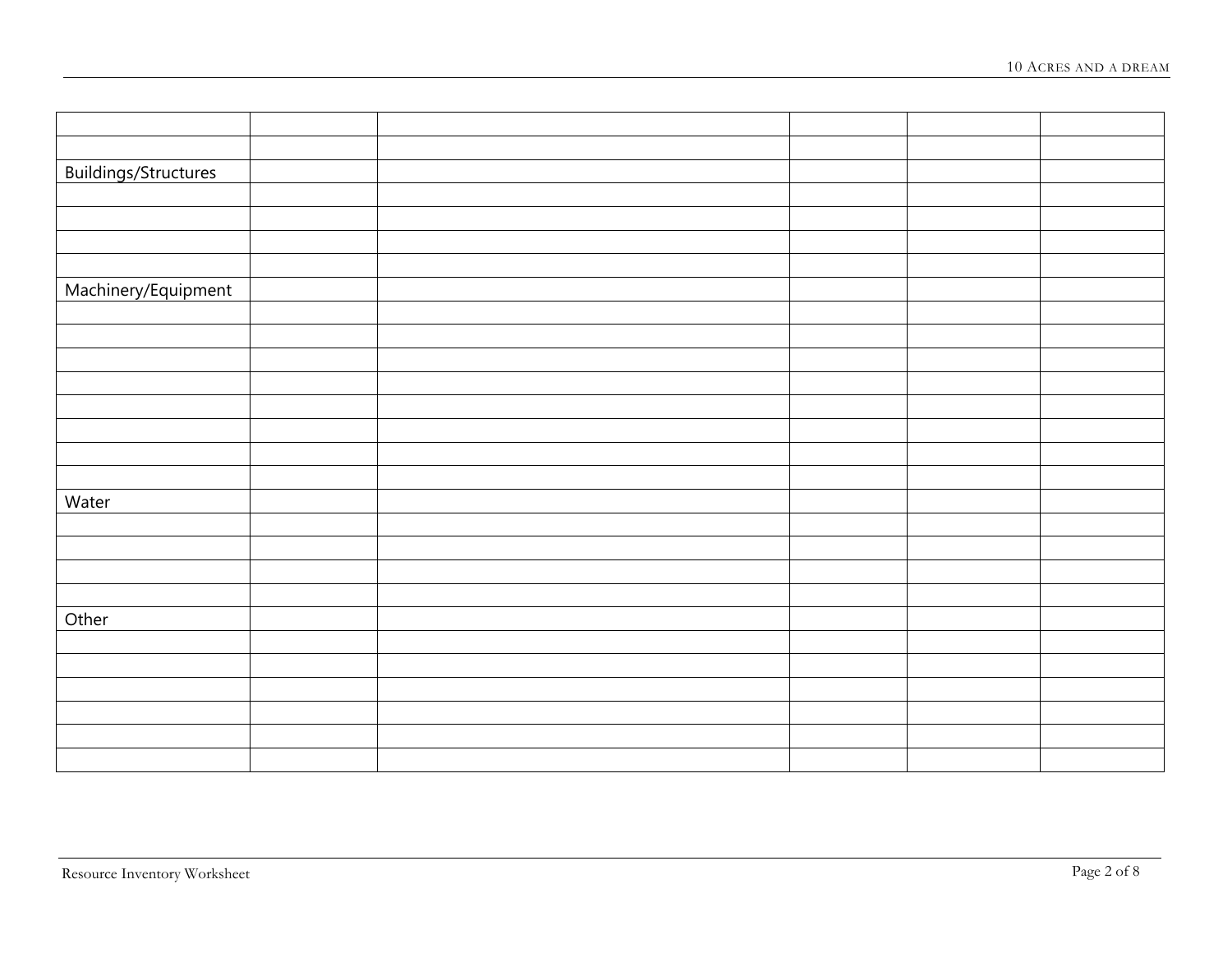# Market Resources

| Item           | <b>Size</b> | <b>Distance</b> | <b>Limitations</b> | <b>Strengths</b> |
|----------------|-------------|-----------------|--------------------|------------------|
| Processing     |             |                 |                    |                  |
|                |             |                 |                    |                  |
|                |             |                 |                    |                  |
|                |             |                 |                    |                  |
|                |             |                 |                    |                  |
| Online         |             |                 |                    |                  |
| Internet       |             |                 |                    |                  |
| Website        |             |                 |                    |                  |
| Facebook       |             |                 |                    |                  |
| Instagram      |             |                 |                    |                  |
| Online Store   |             |                 |                    |                  |
| Other?         |             |                 |                    |                  |
|                |             |                 |                    |                  |
|                |             |                 |                    |                  |
|                |             |                 |                    |                  |
| Direct Markets |             |                 |                    |                  |
|                |             |                 |                    |                  |
|                |             |                 |                    |                  |
|                |             |                 |                    |                  |
|                |             |                 |                    |                  |
| Intermediated  |             |                 |                    |                  |
| Markets        |             |                 |                    |                  |
| Retail         |             |                 |                    |                  |
| Restaurants    |             |                 |                    |                  |
| Institutions   |             |                 |                    |                  |
| Other          |             |                 |                    |                  |
|                |             |                 |                    |                  |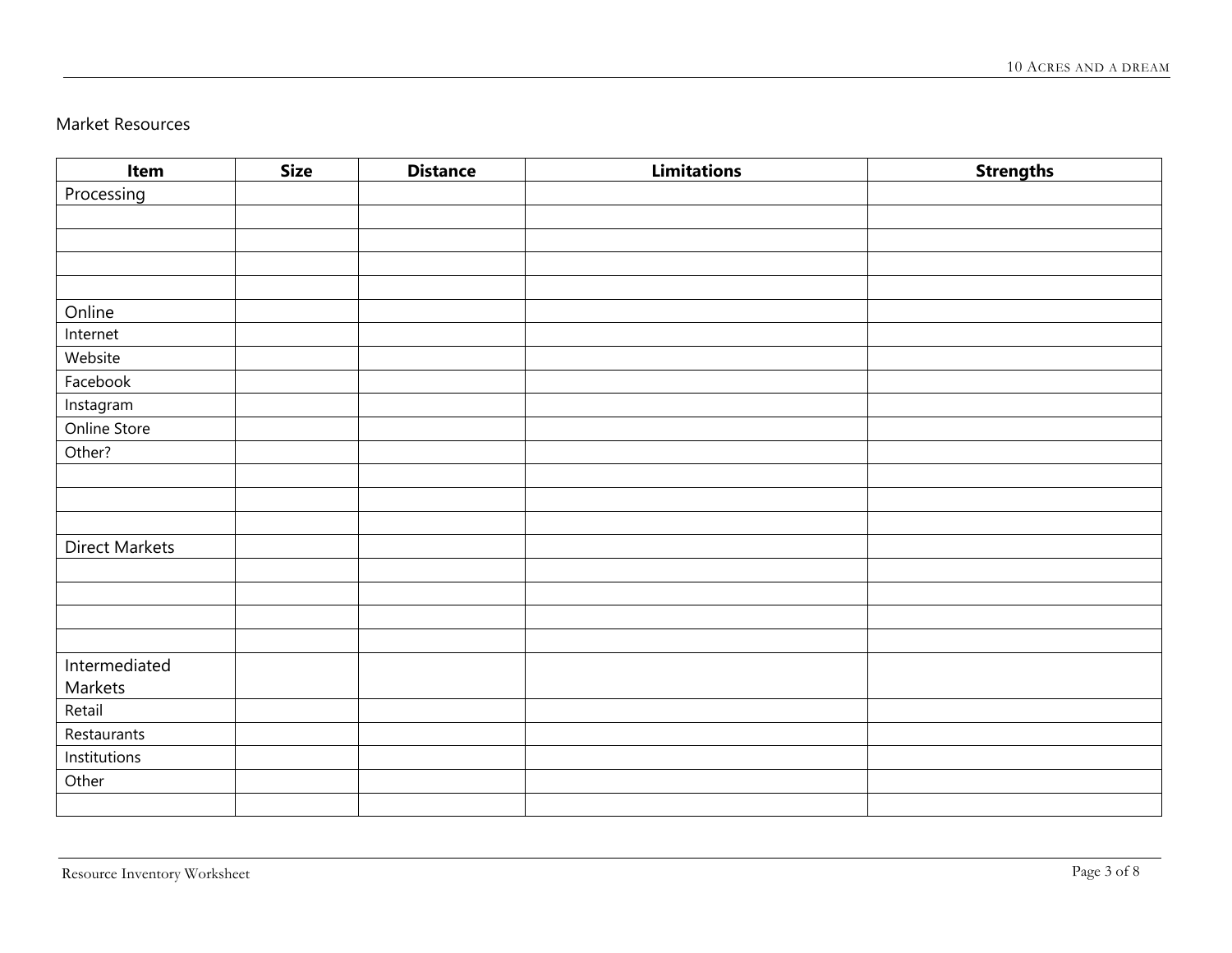| On-Farm               |  |  |
|-----------------------|--|--|
| Road Frontage         |  |  |
| <b>Existing Stand</b> |  |  |
| Storage               |  |  |
| Other                 |  |  |
|                       |  |  |
| <b>Nearest Towns</b>  |  |  |
|                       |  |  |
|                       |  |  |
|                       |  |  |
| <b>Nearest Cities</b> |  |  |
|                       |  |  |
|                       |  |  |
|                       |  |  |
|                       |  |  |
| Other                 |  |  |
|                       |  |  |
|                       |  |  |
|                       |  |  |
|                       |  |  |
|                       |  |  |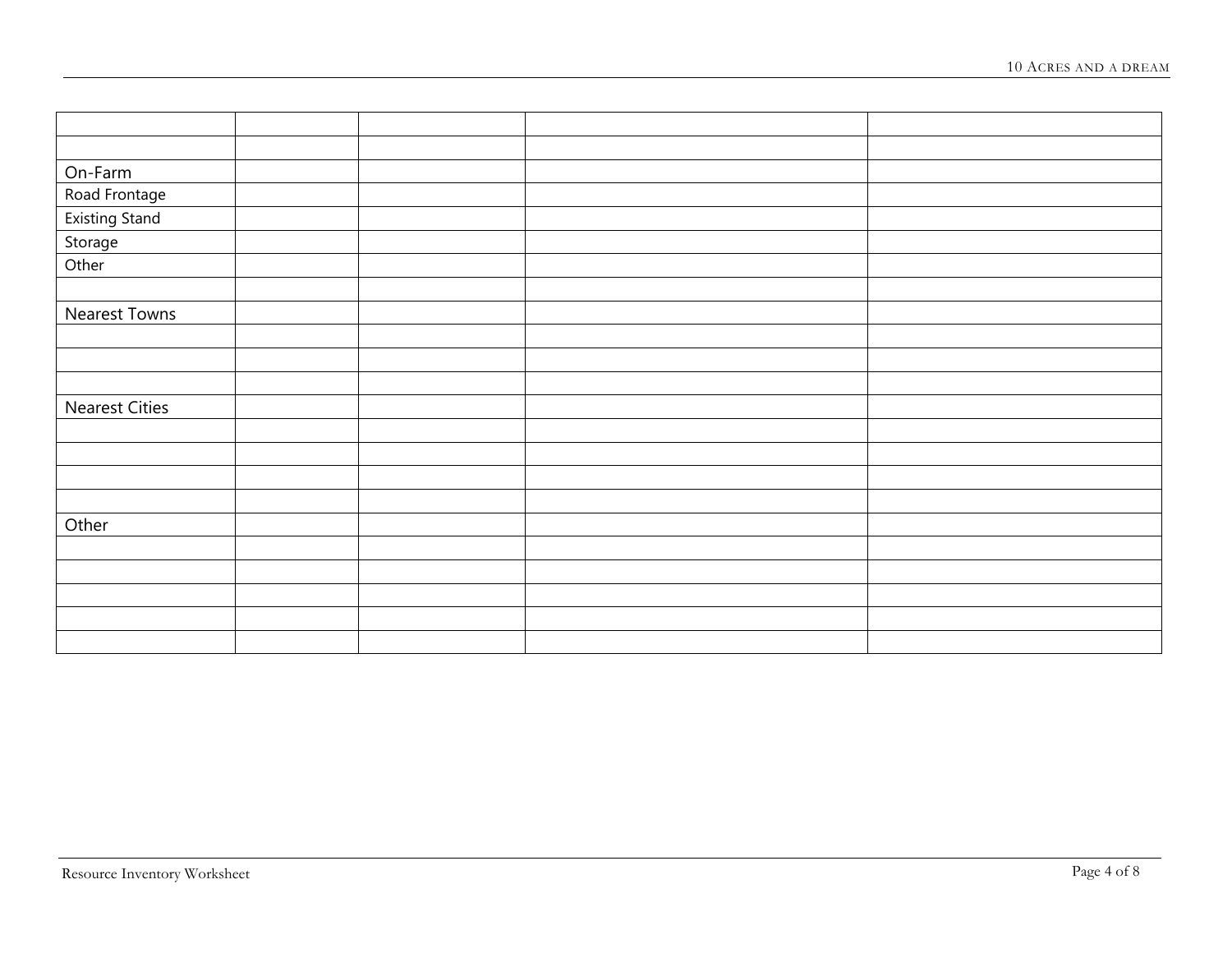Management and Labor

| <b>Resource</b>      | <b>Availability</b> | <b>Hours/Week</b> | <b>Skills</b> | <b>Benefits you can offer</b> |
|----------------------|---------------------|-------------------|---------------|-------------------------------|
|                      | (Months)            |                   |               |                               |
| Management           |                     |                   |               |                               |
|                      |                     |                   |               |                               |
|                      |                     |                   |               |                               |
|                      |                     |                   |               |                               |
|                      |                     |                   |               |                               |
| On-Farm Labor        |                     |                   |               |                               |
|                      |                     |                   |               |                               |
|                      |                     |                   |               |                               |
|                      |                     |                   |               |                               |
|                      |                     |                   |               |                               |
| Off-Farm Labor/Labor |                     |                   |               |                               |
| Pool                 |                     |                   |               |                               |
|                      |                     |                   |               |                               |
|                      |                     |                   |               |                               |
|                      |                     |                   |               |                               |
| Farm Sitters         |                     |                   |               |                               |
|                      |                     |                   |               |                               |
|                      |                     |                   |               |                               |
| Other                |                     |                   |               |                               |
|                      |                     |                   |               |                               |
|                      |                     |                   |               |                               |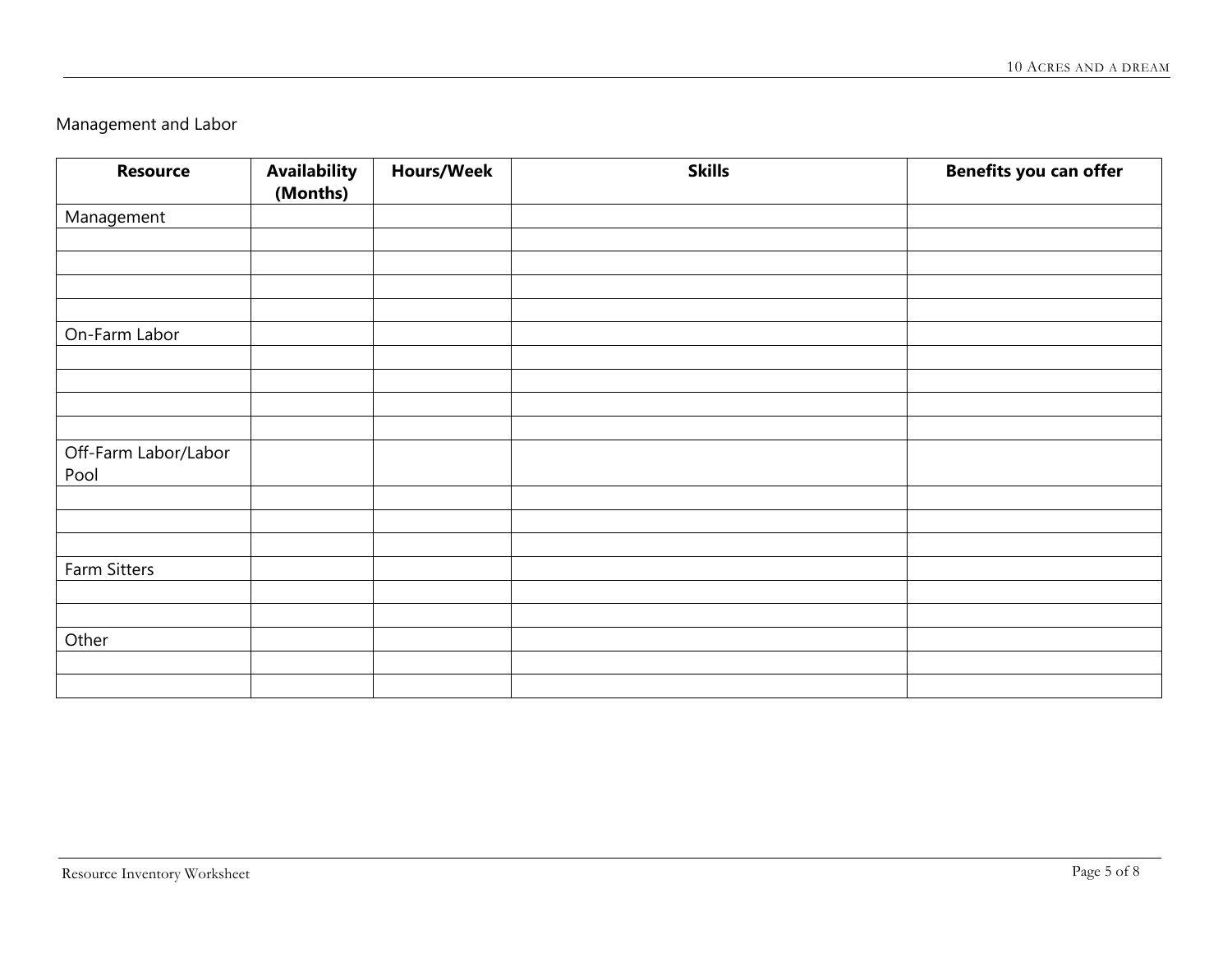# Financial Resources

| <b>Source</b>            | <b>Amount</b> | <b>Comments</b> |
|--------------------------|---------------|-----------------|
| Cash                     |               |                 |
|                          |               |                 |
|                          |               |                 |
| Savings                  |               |                 |
|                          |               |                 |
|                          |               |                 |
| Personal Credit          |               |                 |
|                          |               |                 |
|                          |               |                 |
| <b>Commercial Credit</b> |               |                 |
|                          |               |                 |
|                          |               |                 |
| Other                    |               |                 |
|                          |               |                 |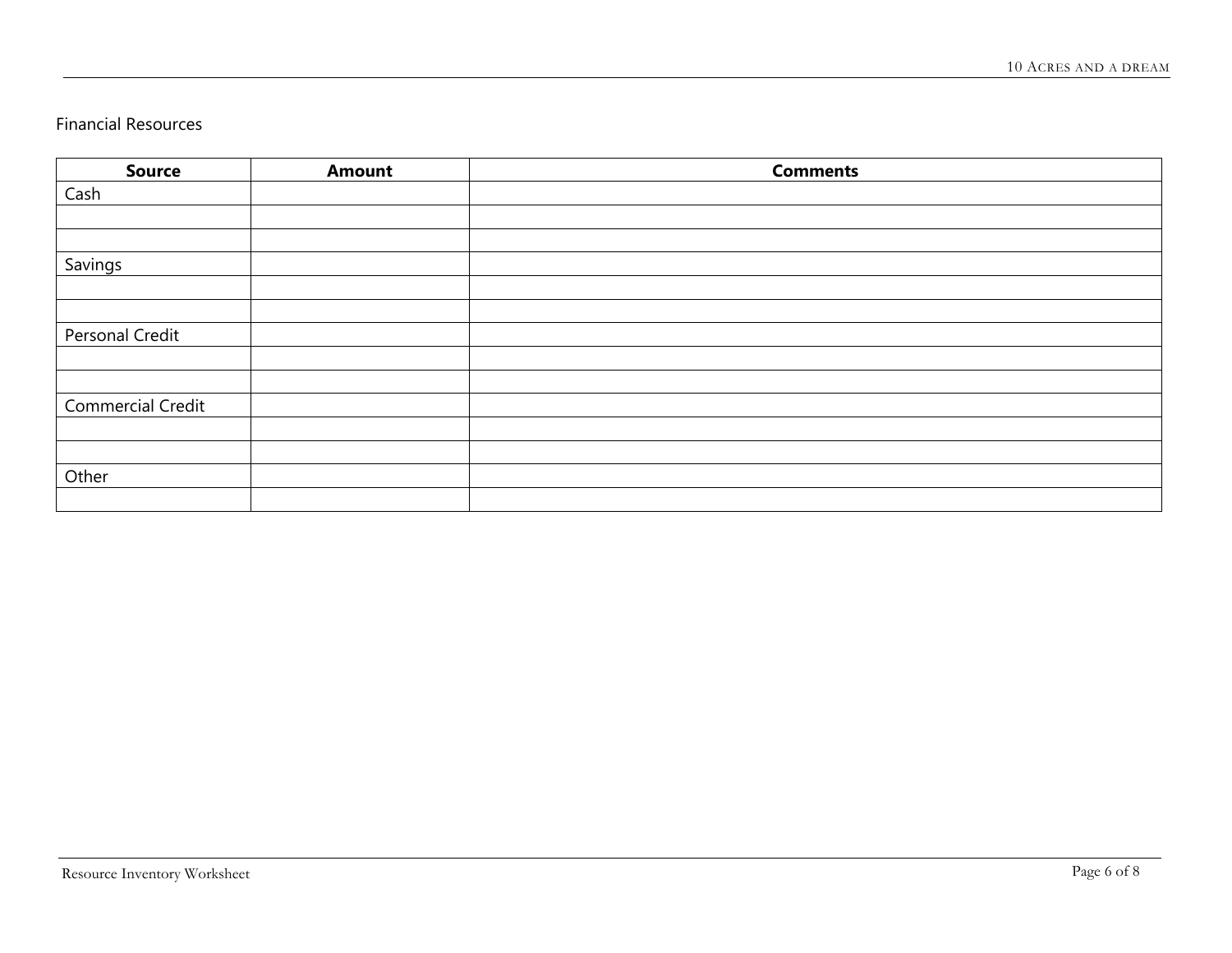## Professional and Technical Assistance

| Who                   | <b>Cost of Service</b> | <b>Services Provided</b> | <b>Contact Information</b> |
|-----------------------|------------------------|--------------------------|----------------------------|
| University of         |                        |                          |                            |
| Idaho Extension       |                        |                          |                            |
|                       |                        |                          |                            |
|                       |                        |                          |                            |
| <b>Farmer Mentors</b> |                        |                          |                            |
|                       |                        |                          |                            |
|                       |                        |                          |                            |
| <b>NRCS Staff</b>     |                        |                          |                            |
|                       |                        |                          |                            |
|                       |                        |                          |                            |
|                       |                        |                          |                            |
| Conservation          |                        |                          |                            |
| District              |                        |                          |                            |
|                       |                        |                          |                            |
|                       |                        |                          |                            |
| Lenders               |                        |                          |                            |
|                       |                        |                          |                            |
|                       |                        |                          |                            |
| Accountant            |                        |                          |                            |
|                       |                        |                          |                            |
| Insurance             |                        |                          |                            |
| Providers             |                        |                          |                            |
|                       |                        |                          |                            |
|                       |                        |                          |                            |
|                       |                        |                          |                            |
| <b>Legal Advisory</b> |                        |                          |                            |
|                       |                        |                          |                            |
|                       |                        |                          |                            |